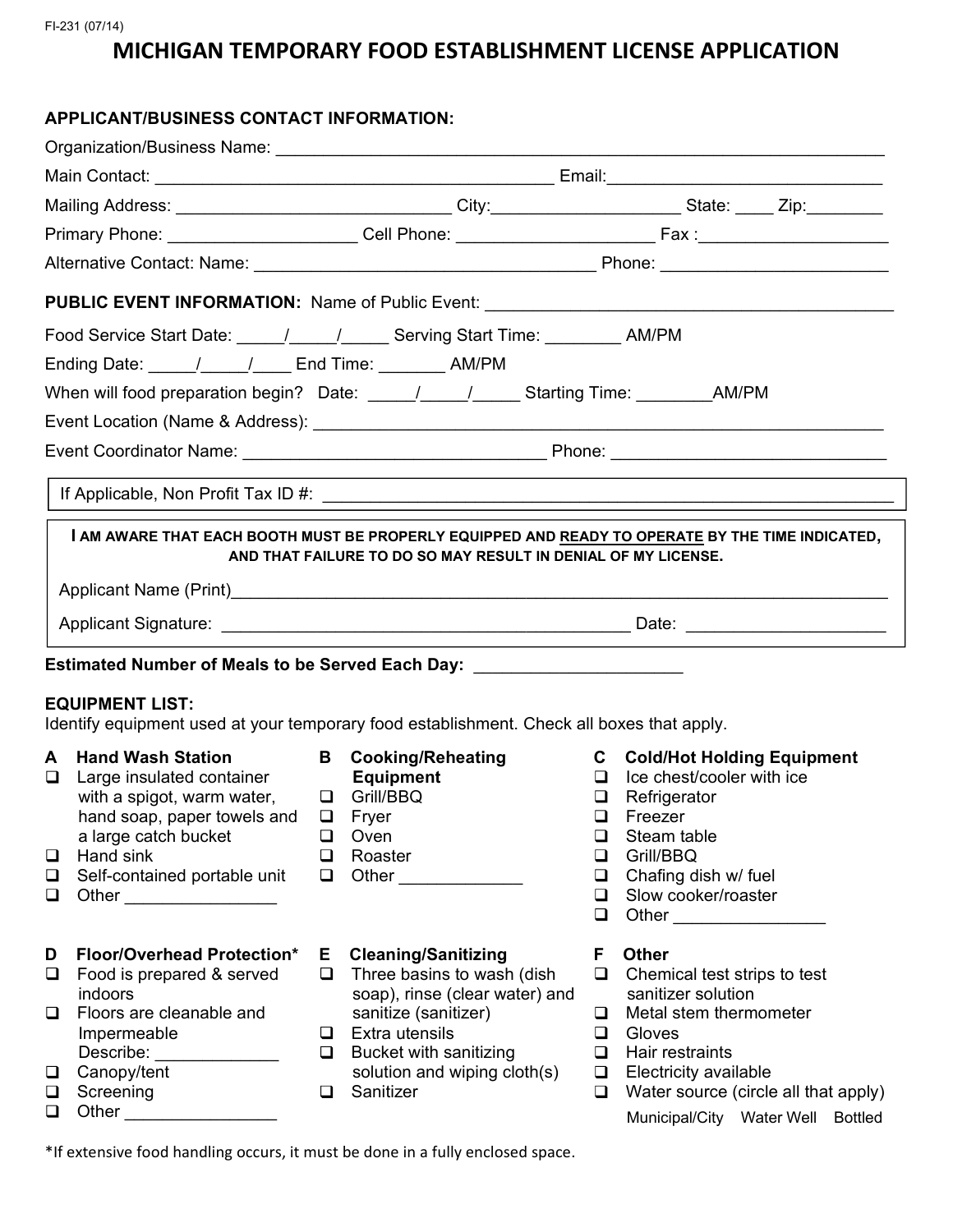| equipment used?<br>Hot holding<br>Steam table<br>Z<br>Cooling?<br>$\boldsymbol{\mathcal{S}}$<br>Σ<br>$\mathsf{z}^{\mathsf{o}}$<br>Cooking/reheating<br>equipment used?<br>Final cook/reheat<br>temperature?<br>$Grill$ , 155 $\overline{P}$<br>┙<br>*1 – IF FOODS ARE MADE OFF-SITE, PLEASE FILL OUT ADDENDUM A (COMMISSARY AGREEMENT)<br>*2 – IF YOU PLAN TO COOL ANY FOOD, CONTACT YOUR INSPECTOR TO DISCUSS THE METHOD YOU WOULD USE.<br>equipment used<br>Cold holding<br>event?<br>refrigerator<br>×<br>$On-site$<br>ಸ<br>Transport to<br>event? (Hot or<br>Cold, What type<br>of equipment for<br>Cold, Ice Chest<br>transport)<br>∍<br>On-Site<br>Prep<br>Yes/No<br>Ξ<br>$\overline{Y}$ es<br>Off-Site<br>Yes/No<br>Prep<br>$\overline{\cdot}$<br>I<br>$\mathsf{z}^{\circ}$<br>where food is<br>Food Source<br>(place/facility<br>purchased)<br>Jane's Food<br>ပ<br>Service<br>Hamburger<br>Example:<br>Food |
|---------------------------------------------------------------------------------------------------------------------------------------------------------------------------------------------------------------------------------------------------------------------------------------------------------------------------------------------------------------------------------------------------------------------------------------------------------------------------------------------------------------------------------------------------------------------------------------------------------------------------------------------------------------------------------------------------------------------------------------------------------------------------------------------------------------------------------------------------------------------------------------------------------------------|
|                                                                                                                                                                                                                                                                                                                                                                                                                                                                                                                                                                                                                                                                                                                                                                                                                                                                                                                     |
|                                                                                                                                                                                                                                                                                                                                                                                                                                                                                                                                                                                                                                                                                                                                                                                                                                                                                                                     |
|                                                                                                                                                                                                                                                                                                                                                                                                                                                                                                                                                                                                                                                                                                                                                                                                                                                                                                                     |
|                                                                                                                                                                                                                                                                                                                                                                                                                                                                                                                                                                                                                                                                                                                                                                                                                                                                                                                     |
|                                                                                                                                                                                                                                                                                                                                                                                                                                                                                                                                                                                                                                                                                                                                                                                                                                                                                                                     |
|                                                                                                                                                                                                                                                                                                                                                                                                                                                                                                                                                                                                                                                                                                                                                                                                                                                                                                                     |
|                                                                                                                                                                                                                                                                                                                                                                                                                                                                                                                                                                                                                                                                                                                                                                                                                                                                                                                     |
|                                                                                                                                                                                                                                                                                                                                                                                                                                                                                                                                                                                                                                                                                                                                                                                                                                                                                                                     |
|                                                                                                                                                                                                                                                                                                                                                                                                                                                                                                                                                                                                                                                                                                                                                                                                                                                                                                                     |
|                                                                                                                                                                                                                                                                                                                                                                                                                                                                                                                                                                                                                                                                                                                                                                                                                                                                                                                     |
|                                                                                                                                                                                                                                                                                                                                                                                                                                                                                                                                                                                                                                                                                                                                                                                                                                                                                                                     |
|                                                                                                                                                                                                                                                                                                                                                                                                                                                                                                                                                                                                                                                                                                                                                                                                                                                                                                                     |
| FOR LOCAL HEALTH DEPARTMENT USE:                                                                                                                                                                                                                                                                                                                                                                                                                                                                                                                                                                                                                                                                                                                                                                                                                                                                                    |
| Receipt Number:<br>Amount Paid:<br>Notes:                                                                                                                                                                                                                                                                                                                                                                                                                                                                                                                                                                                                                                                                                                                                                                                                                                                                           |
|                                                                                                                                                                                                                                                                                                                                                                                                                                                                                                                                                                                                                                                                                                                                                                                                                                                                                                                     |
|                                                                                                                                                                                                                                                                                                                                                                                                                                                                                                                                                                                                                                                                                                                                                                                                                                                                                                                     |